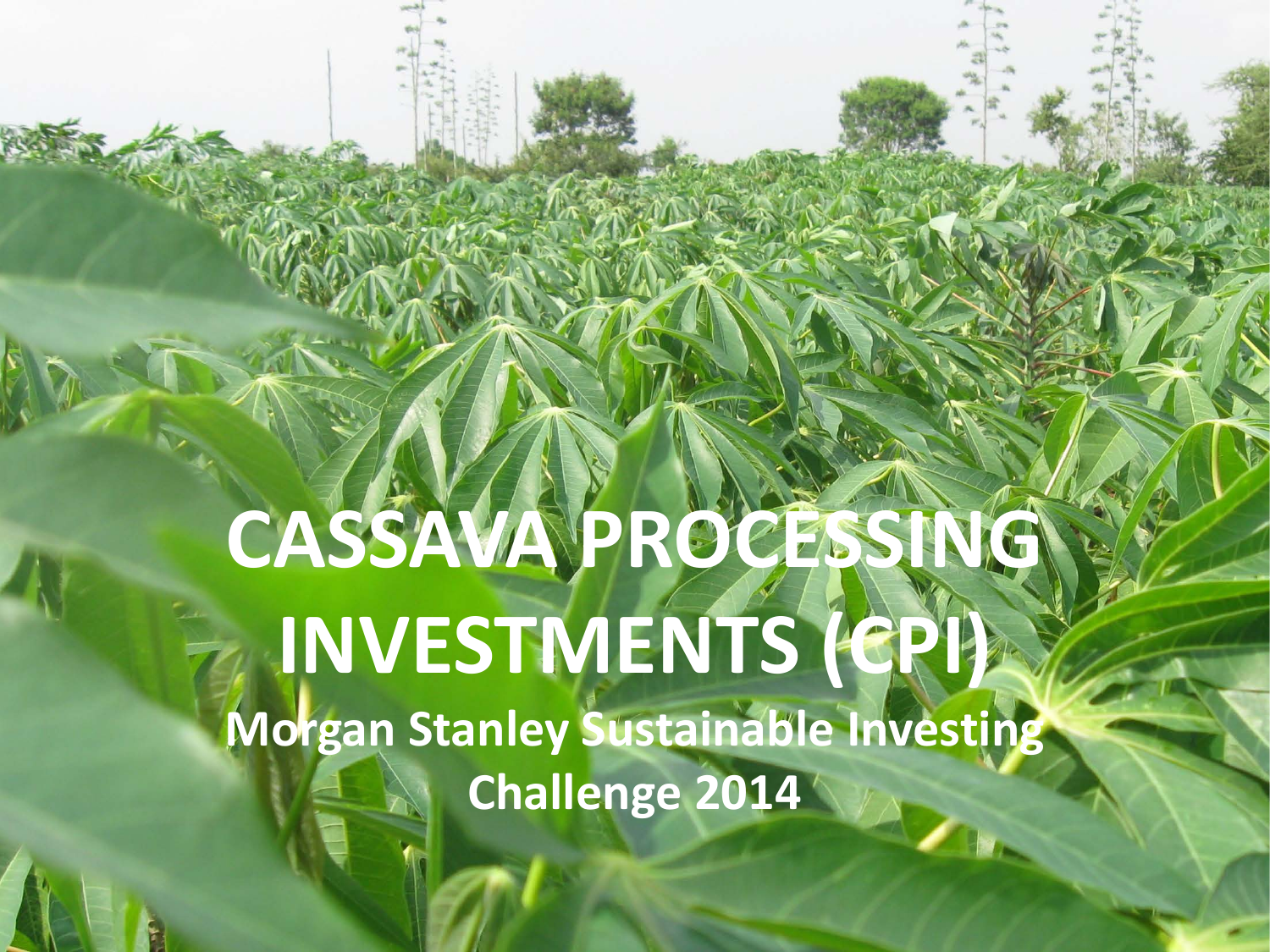### WHAT IS OUR VALUE PROPOSITION?

*"Adding value to small-hold farmers in Africa by enhancing the cassava value chain, whilst providing sustainable financial returns to our investors"*

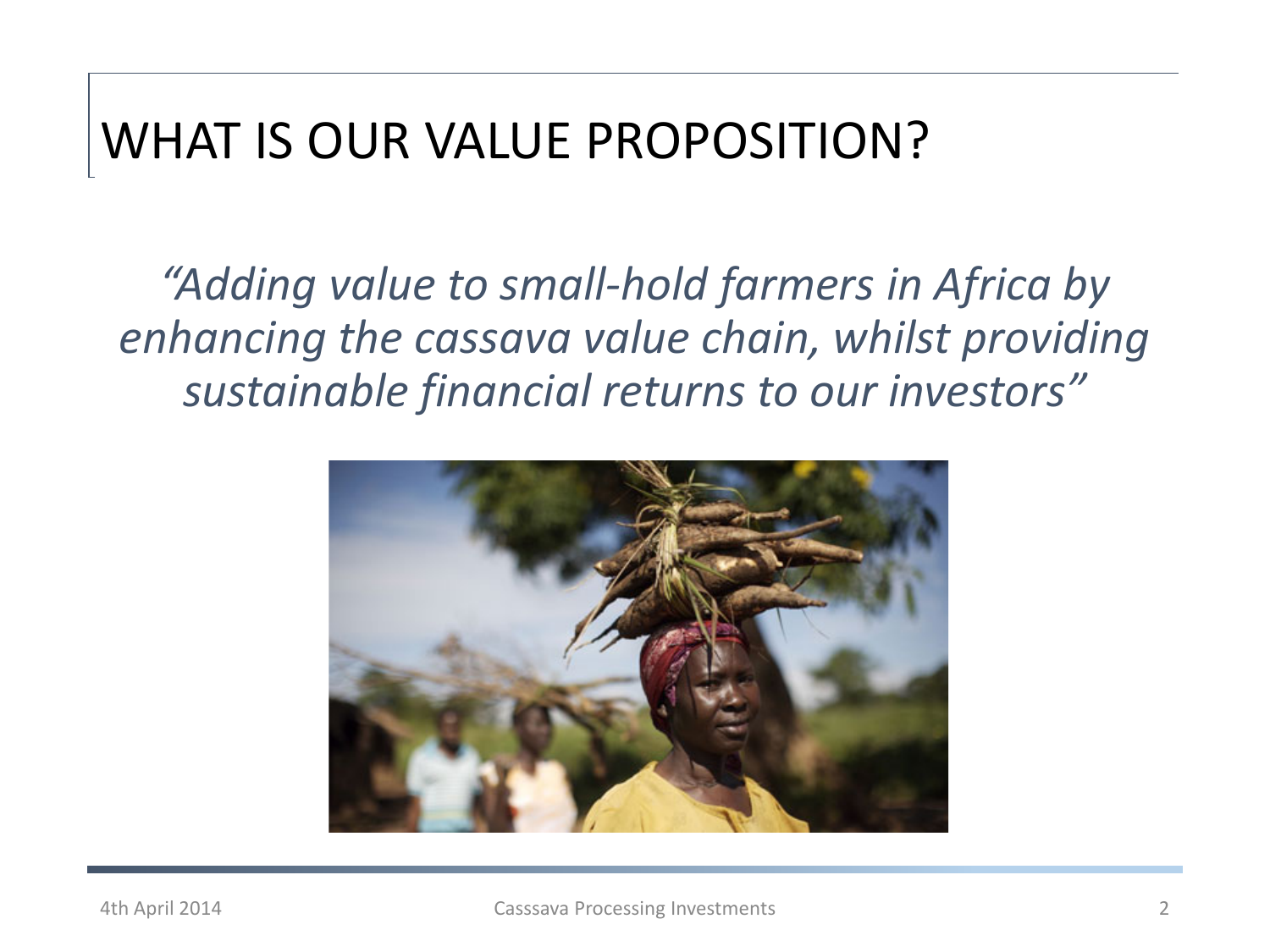

#### **AFRICA'S LARGEST CROP**

#### **UNLOCKING VALUE THROUGH PROCESSING**

#### **STRONG BUY-IN FROM GOVERNMENT, NGOs AND FOUNDATIONS**

**OPPORTUNITY FOR FINANCIAL AND SOCIAL IMPACT**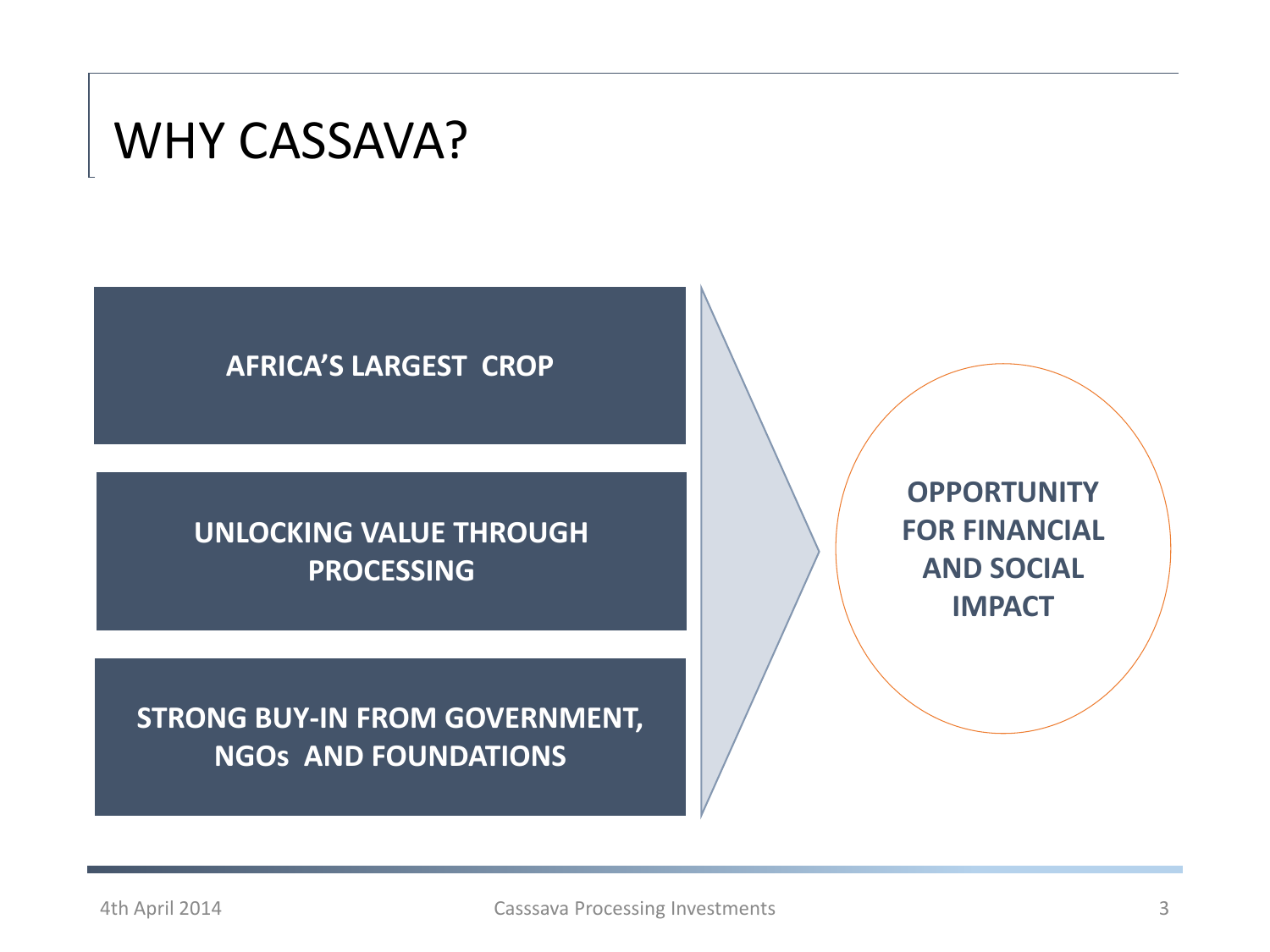## HOW DO WE ADD VALUE TO CASSAVA?

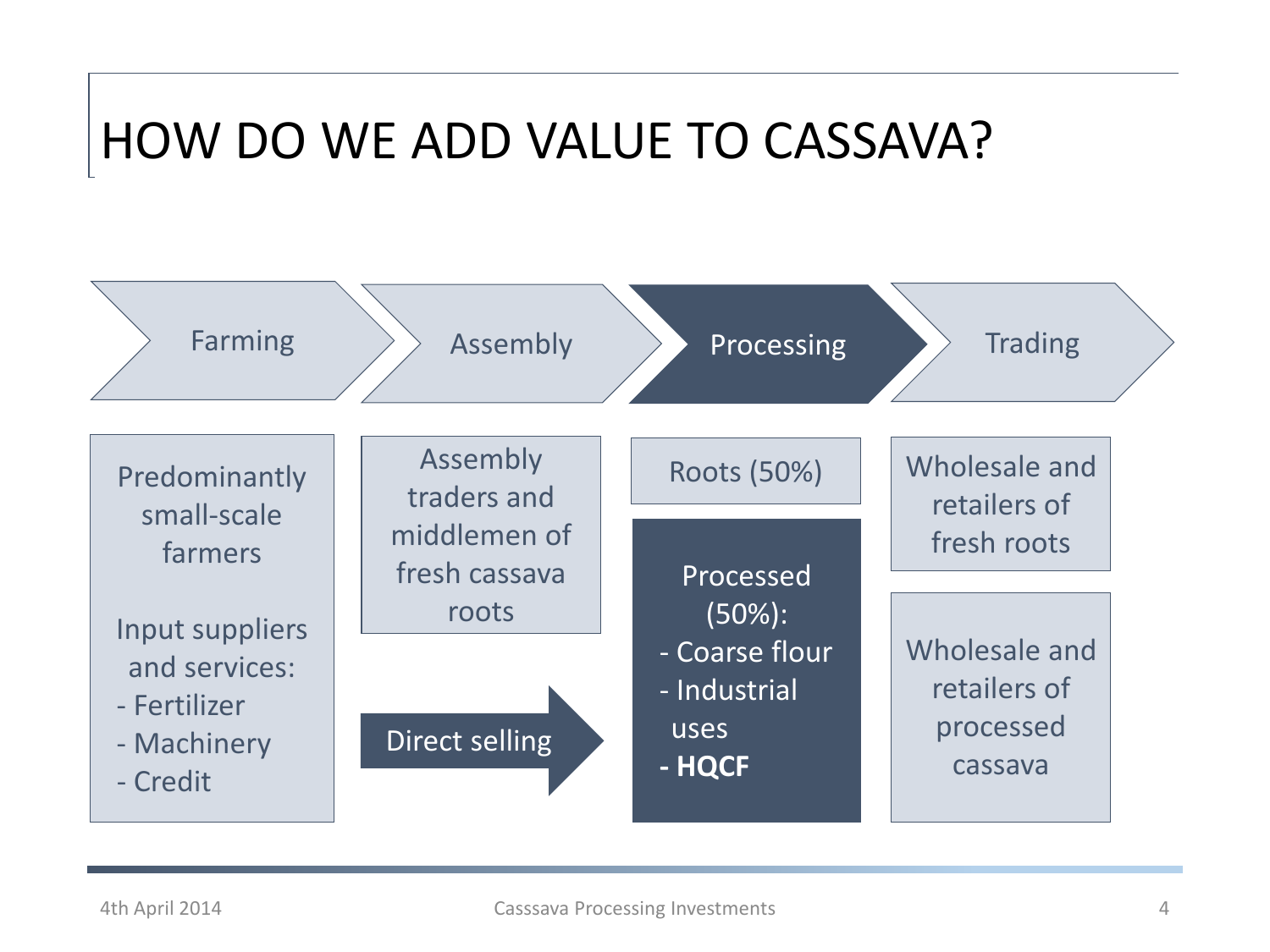### WHERE WILL WE EXPAND, AND WITH WHOM?

|                | Country                       | <b>Policy support</b>                                             | <b>Partner</b>         |
|----------------|-------------------------------|-------------------------------------------------------------------|------------------------|
| 1              | Ghana                         | <b>Broad based</b><br>(MOFA,<br>IFAD, World Bank,<br>USAID, WAAP) | C:AVA<br><b>DADTCO</b> |
| $\overline{2}$ | <b>Nigeria</b>                | Government-<br>driven                                             | C:AVA                  |
| 3              | Other<br>African<br>countries | <b>Following</b><br>governmental<br>support                       | <b>Other NGOs</b>      |

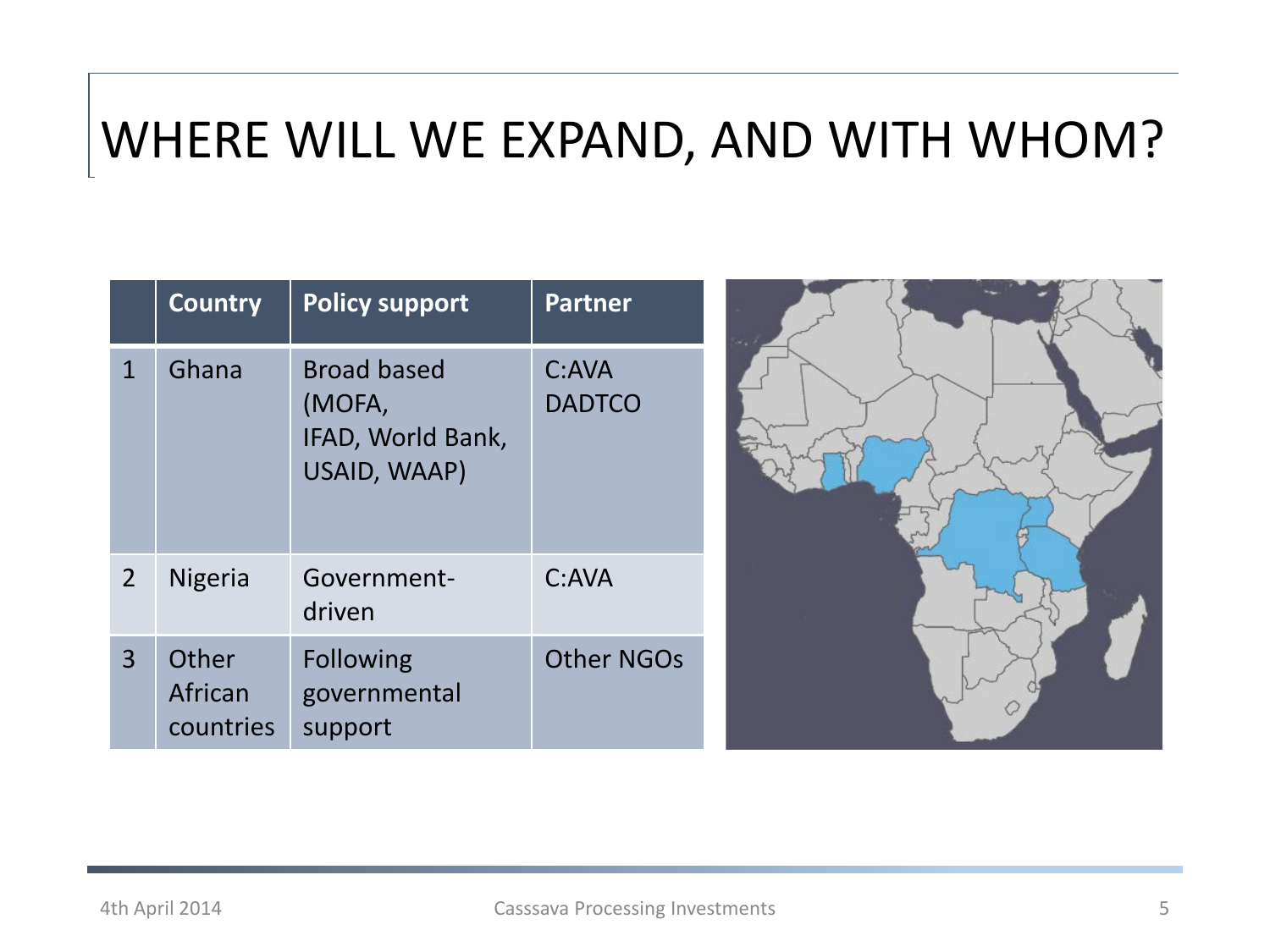### HOW DO WE SET UP A PLANT?

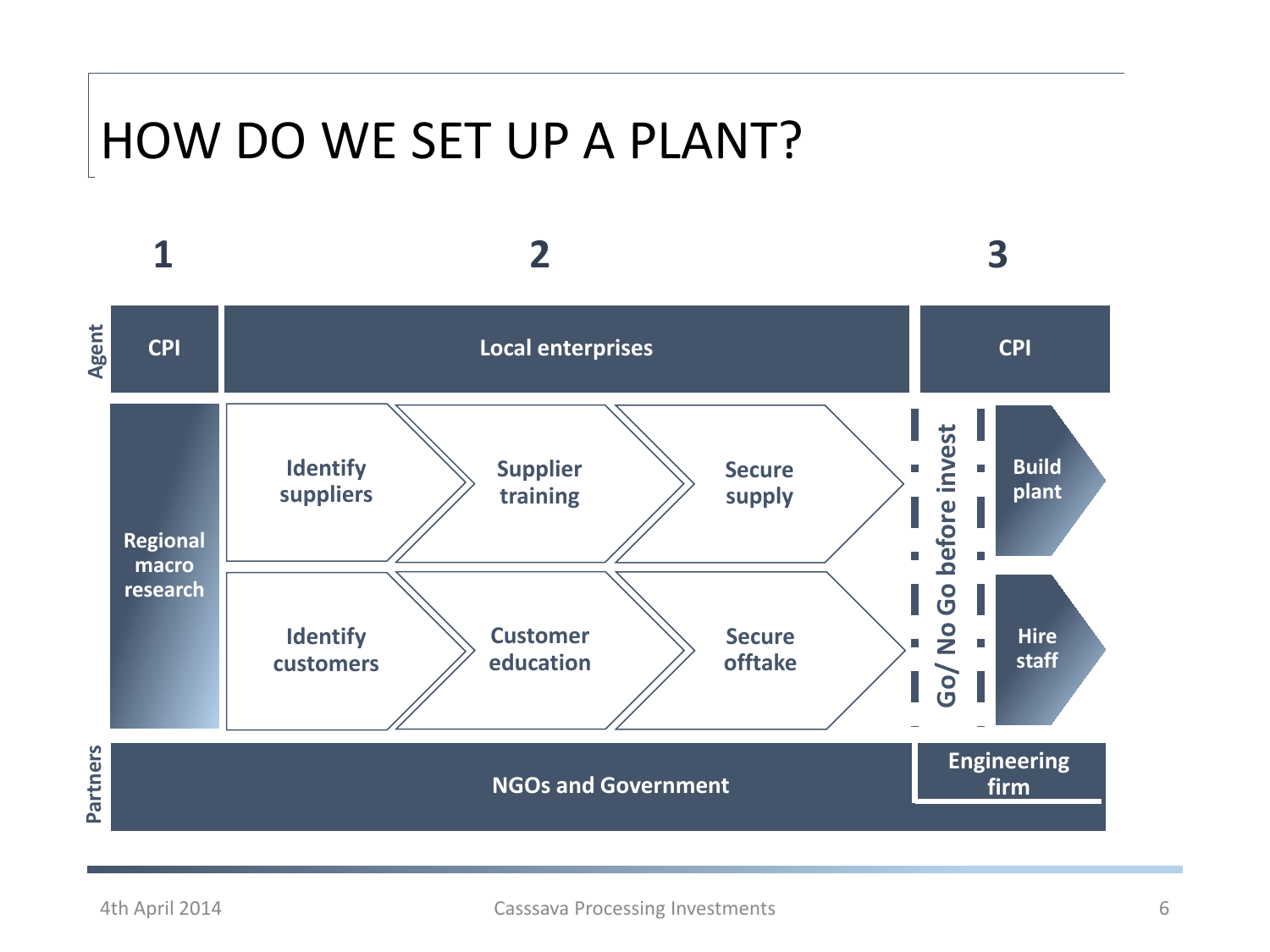# HOW DO WE STRUCTURE THE INVESTMENT?

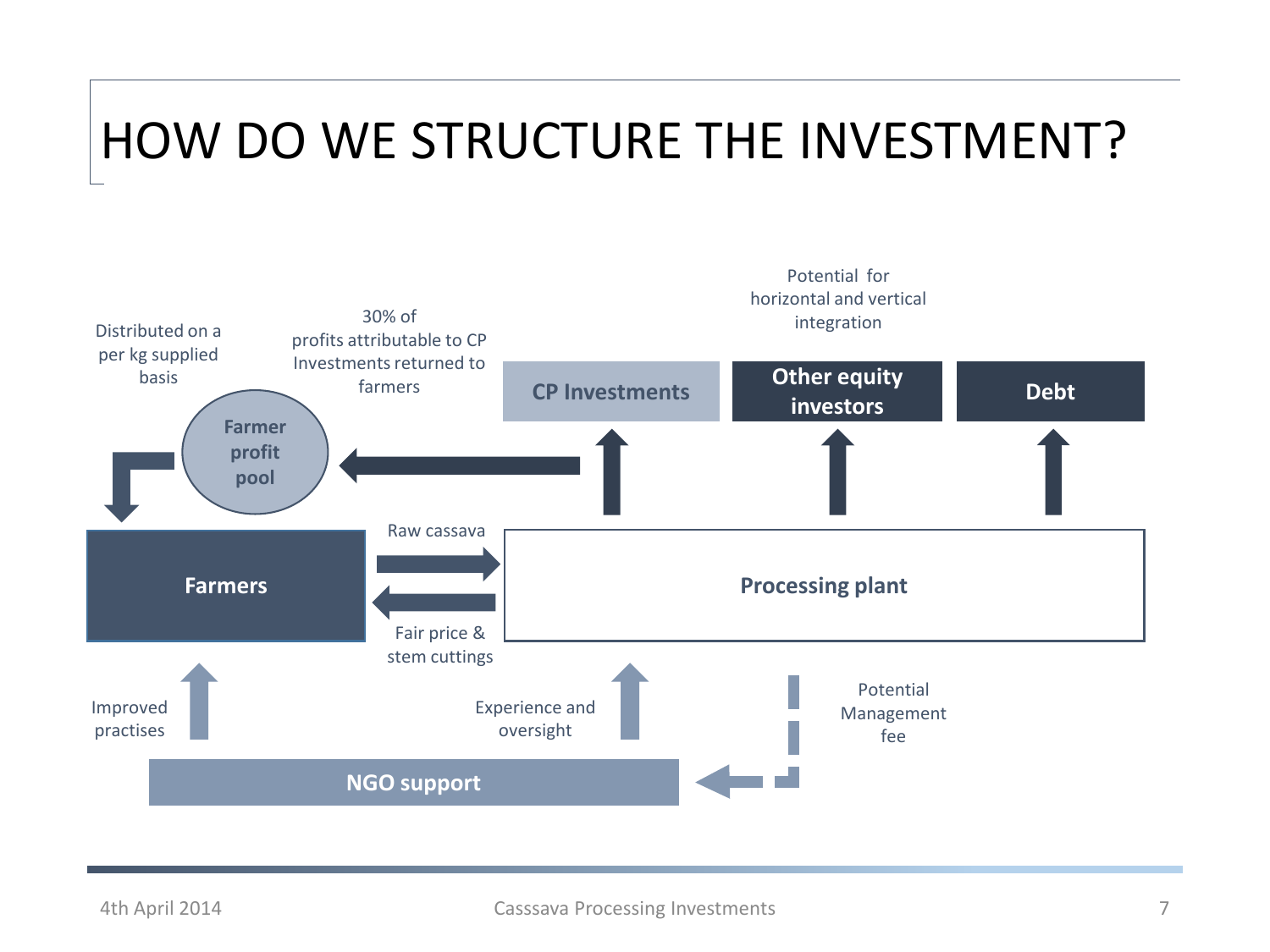# WHAT IS A PLANT'S FINANCIAL RETURN?

#### *Illustrative example:*

- **5300,000 upfront investment for 1,700 tonne capacity processing plant**
- Equates to ~450 hectares of production
- **Financed 80% equity, 20% local debt (if available)**

#### **Financial metrics**

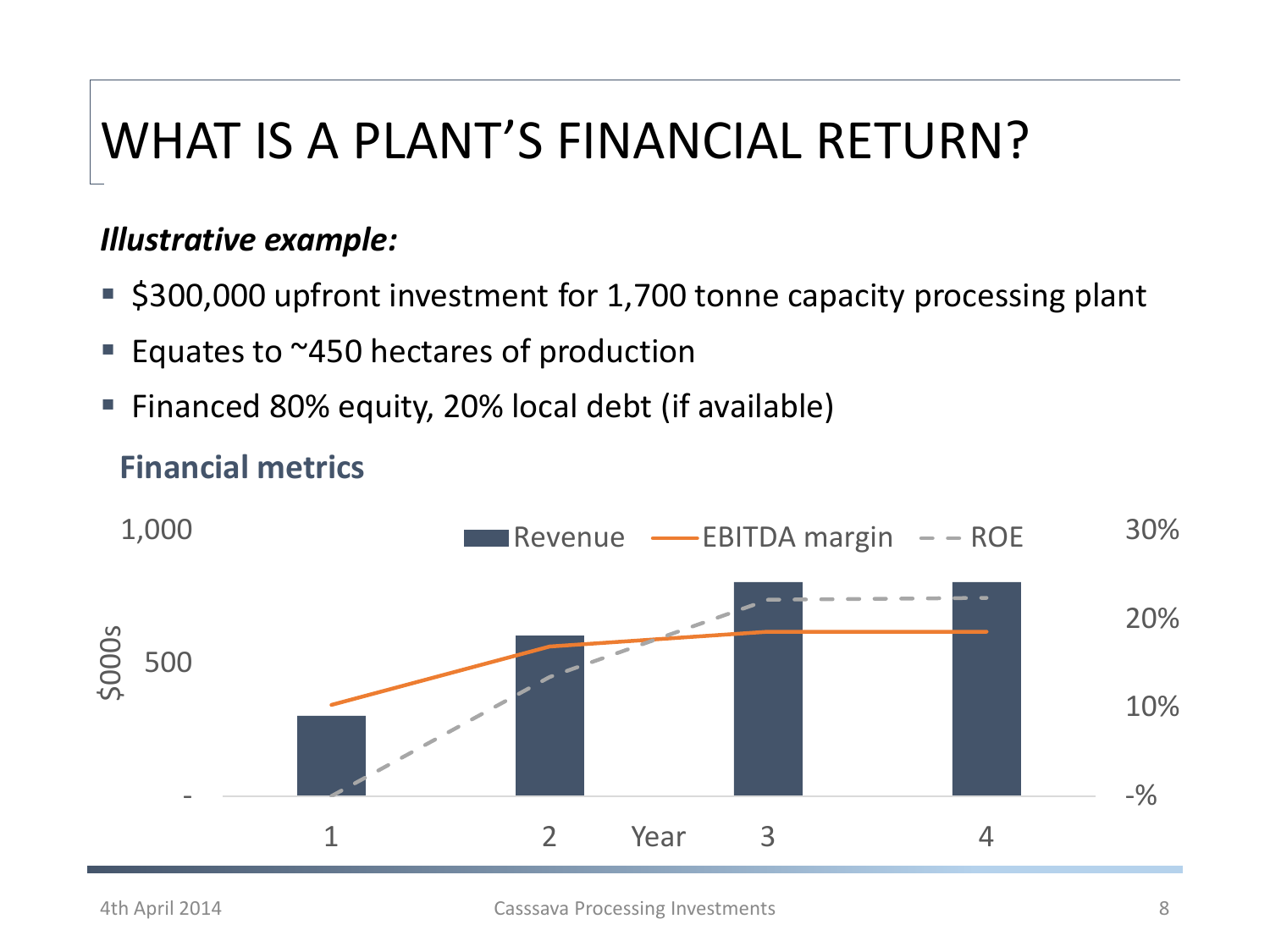# WHAT ARE THE FUND RETURNS?

#### *Indicative financial returns:*

- **510 million fund deployed over 4 years**
- 25% of investments assumed to provide no financial return
- Dividends returned from Year 5, exit in Year 8 at 3.0x EBITDA

#### **Sensitivity of IRR**

#### **Exit EV/EBITDA in Year 8**

|                                                                           |     | 2.0x  | 3.0x  | 4.0x  | 5.0x  | 6.0x  |
|---------------------------------------------------------------------------|-----|-------|-------|-------|-------|-------|
| return<br>nts<br>$\overline{\mathbf{v}}$<br>of no I<br>nvestr<br>$\aleph$ | 5%  | 17.3% | 23.0% | 27.6% | 31.4% | 34.8% |
|                                                                           | 15% | 14.1% | 19.7% | 24.3% | 28.1% | 31.4% |
|                                                                           | 25% | 10.5% | 16.1% | 20.7% | 24.4% | 27.7% |
|                                                                           | 35% | 6.7%  | 12.2% | 16.7% | 20.5% | 23.7% |
|                                                                           | 45% | 2.4%  | 7.9%  | 12.3% | 16.0% | 19.2% |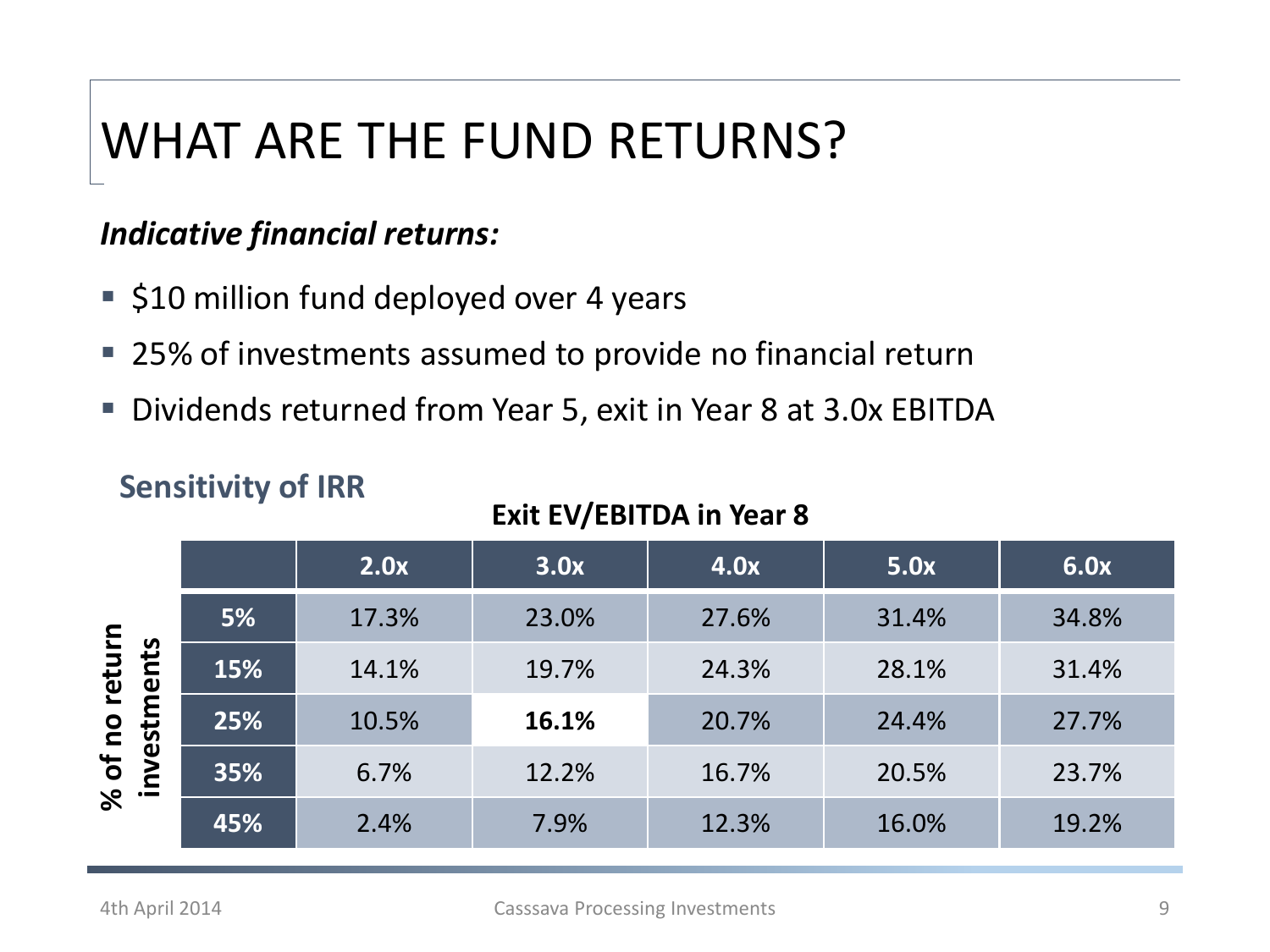# WHAT IS THE SOCIAL IMPACT?





**Women empowerment**

**Improved nutrition**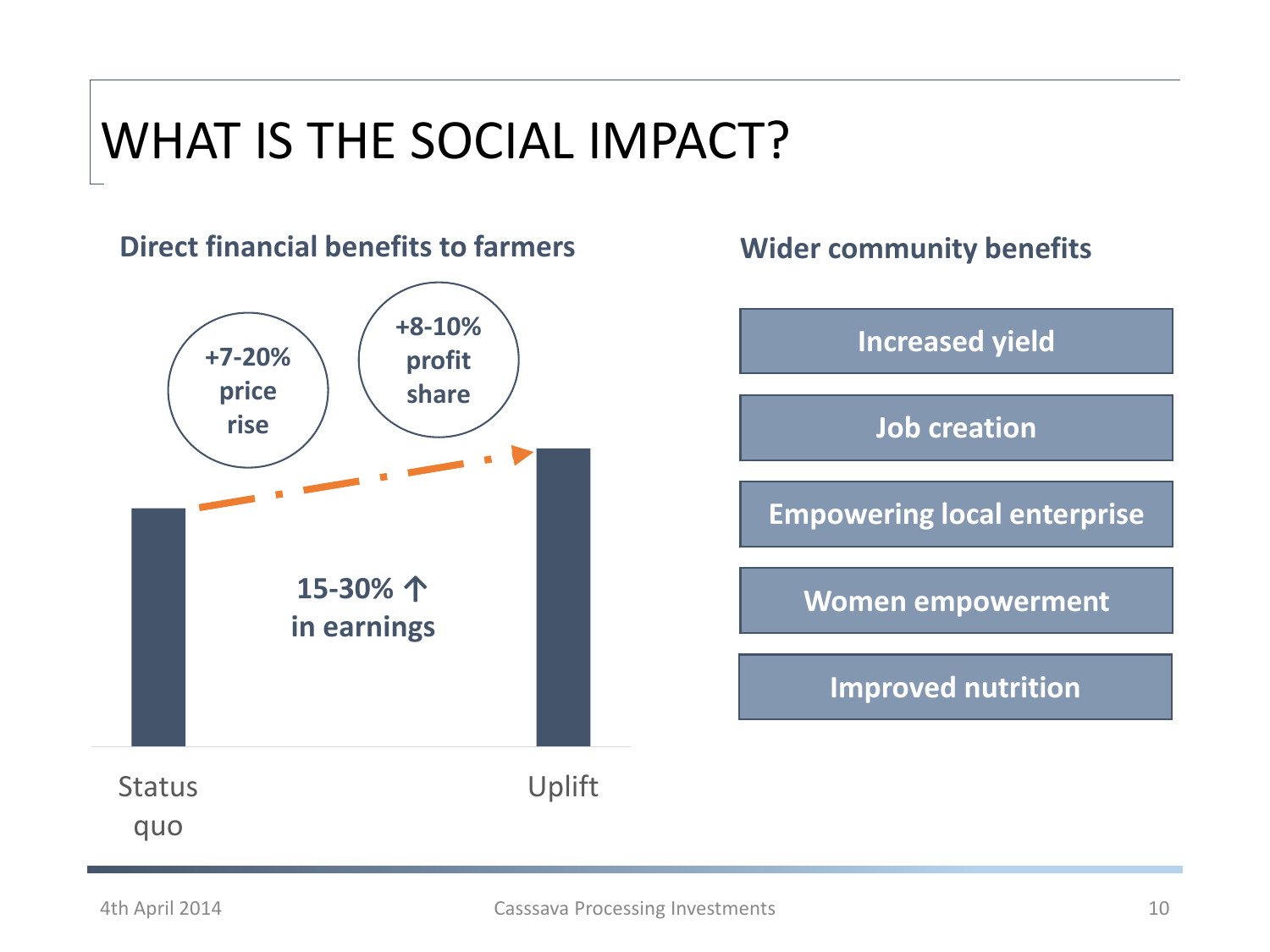